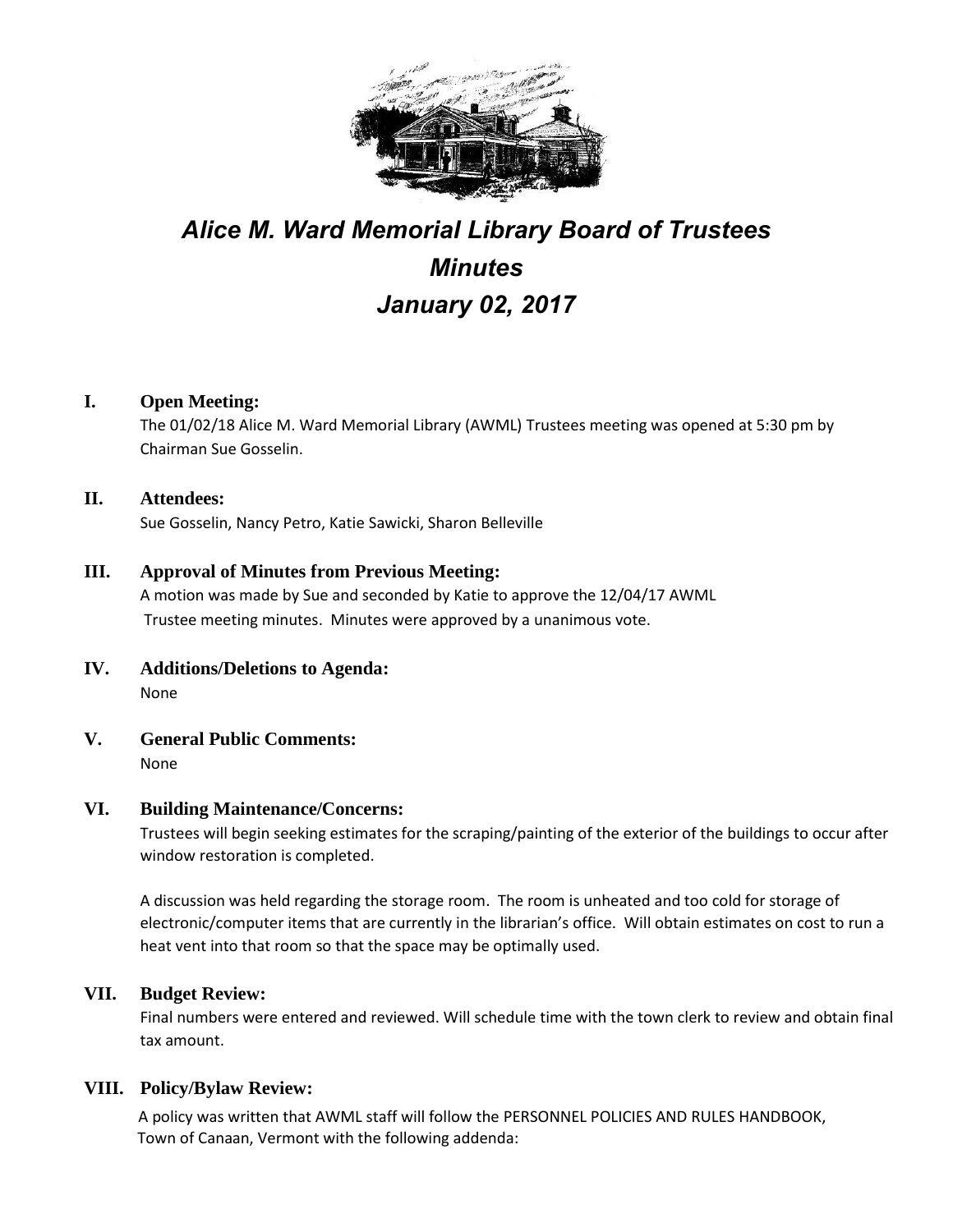*The Trustees of the Alice Ward Memorial Library have elected to adopt the Personnel Policies and Rules of the Town of Canaan. These Policies and Rules will be followed and enforced by the Librarian when pertaining to Alice Ward Memorial Library Staff and by the Board of Trustees when pertaining to the Alice Ward Memorial Library Librarian. When policies and rules cite enforcement by the Selectboard they shall be enforced by the Librarian or the Trustees as specified above.*

 *The Librarian's annual evaluation will be completed at the end of each calendar year in order that the contract and salary adjustments align with the budget year.*

#### *Adopted by the Alice Ward Memorial Library Board of Trustees effective January 2, 2018*

A motion was made by Sharon to adopt the policy and seconded by Sue. Approved unanimously.

# **IX. Library Activity:**

See Librarian's report

#### **X. Ongoing/Future Goals:**

A discussion was held regarding the basement under the carriage house. It is a nice basement with a concrete floor, but too cold for storage of items that would be adversely affected by temperature. Possible insulation and heating of the space will be looked at after current repair/renovation projects are complete.

#### **XI. Other Business:**

Beginning with the first pay period of 2018, library staff paychecks will show sick time accrual which began 1/1/18 per VT law and is explained in the personnel policies.

Community bulletin board: Katie noted that as the primary community public use space we should have a better community bulletin board for people to know they can find information about events/opportunities/etc. There are currently 3 bulletin boards (two are located either side of the front door and one is the front of the checkout desk). Discussion was held regarding "assigning" the boards as to what information might be posted on each to organize and optimize use for ease of patron access to information. Also discussed changing the location of the board behind the door as it is not in a spot where it is noticed or convenient to view.

A discussion was held regarding donations/gifts to the library that are not given with a specified use purpose. Per a VLCT in-service attended in the fall Sharon thought we might have to place an article on the library budget for vote at the town meeting regarding how the funds would be used. To be researched.

*Following discussion with town clerk and further investigation it was determined that for the small amount received*  in donations and gifts the trustees may make a motion and policy at a regular meeting that these monies will be used for Library Operations. The use of large gifts or endowments will have to be presented for a vote by the registered *voters of the town.*

Katie suggested an external hard drive be purchased for the trustees for the purpose of electronic storage of trustee documents. Per Craig a large memory hard drive can be purchased for <\$100.

Trustees discussed holding an Open House in the spring to highlight the programs and services our library has to offer and show off the progress of repairs and renovations. Discussed possible events or programs we may hold during the open house including maybe having a genealogy expert on hand and raffling the compost bin.